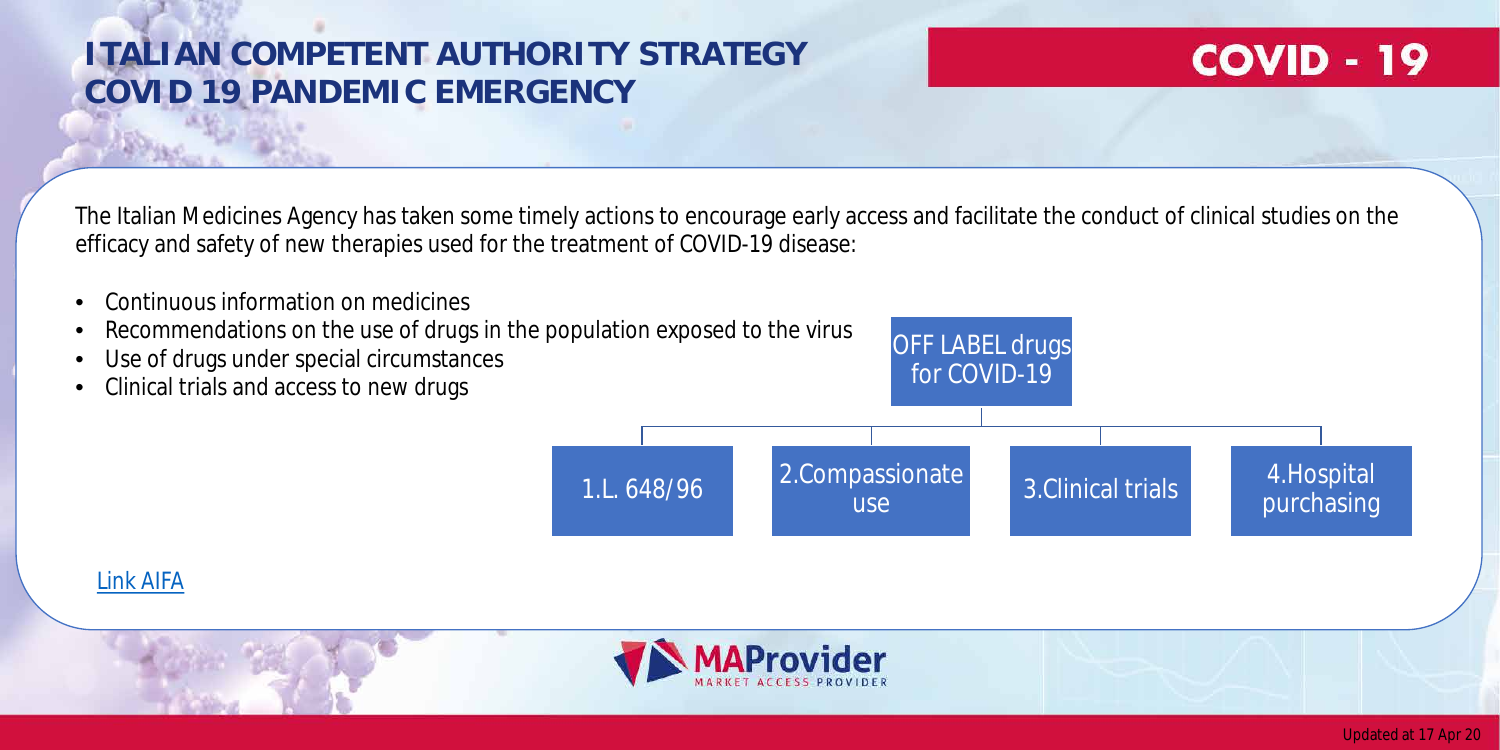### **Off Label Use – Law 648/96**

Intentional therapeutic use of a medicinal product for an indication not included in the SmPC of the authorised product

The AIFA Technical Scientific Committee has expressed a favorable opinion on the inclusion (law 648/96) of the off label use of the following medicines for the treatment of SARS-CoV-2 infection:

- **1. hydroxychloroquine (Plaquenil®):** antimalarial drug (antiparasitic and antirheumatic) belonging to the 4-aminoquinolinics family, with preliminary data of potential antiviral activity - **[Hydroxychloroquine](https://www.aifa.gov.it/documents/20142/0/idrossiclorochina_02.04.2020.pdf/9b4cf710-44ec-3a8e-8493-649d96cfb106)**
- **2. lopinavir / ritonavir (Kaletra®):** antiviral agents for the treatment of HIV infection: lopinavir leads to protease inhibition boosted with ritonavir - **[Lopinavir / ritonavir](https://www.aifa.gov.it/documents/20142/0/lopinavir_ritonavir_02.04.2020.pdf/64b8cf03-acf1-e9fa-80fa-c6d3ecba5f7d)**
- **3. darunavir / cobicistat (Rezolsta®):** antiviral agents for the treatment of HIV infection: darunavir is an inhibitor of HIV protease 1 and cobicistat is a selective inhibitor of cytochrome - **[Darunavir / cobicistat](https://www.aifa.gov.it/documents/20142/0/darunavir_cobicistat_02.04.2020.pdf/bc48fd48-35b1-b0d4-223c-5bd6afb23040)**
- **4. Low-molecular-weight heparin (LMWH):** class of anticoagulant medications, glycosaminoglycans obtained by heparin - **[Low-molecular-weight heparin](https://www.aifa.gov.it/documents/20142/1123276/Eparine_Basso_Peso_Molecolare_11.04.2020.pdf/e30686fb-3f5e-32c9-7c5c-951cc40872f7) (LMWH)**
- **5. Azithromycin:** antibiotic of azalide class, a type of macrolide antibiotic **[Azithromycin](https://www.aifa.gov.it/documents/20142/1123276/azitromicina_08.04.2020.pdf/951fa605-0bf9-3882-ae2f-15128fe97a1b)**



# **COVID - 19**

• Cost estimate for the proposed treatment; • Information concerning ongoing clinical trials; • The authorization status of the medicinal  $\text{Link AlFA} \begin{array}{c} \text{The authorization status of} \ - \text{The authorization status of} \end{array}$ 

Inclusion is evaluated by AIFA upon documented request by Patient Associations, Scientific Societies, Clinicians, or on AIFA CTS request.

Documentation needed:

• Scientific report on the pathology that

represents its severity and the absence of a valid therapeutic alternative;

• Rationale, scientific publications and clinical data (phase I and II studies) to support the proposed treatment;

• Description of the proposed therapeutic plan; • Estimate of the number of patients who could benefit from the treatment on the national territory;

# **1. OFF LABEL USE – LAW 648/96**

### Updated at 17 Apr 20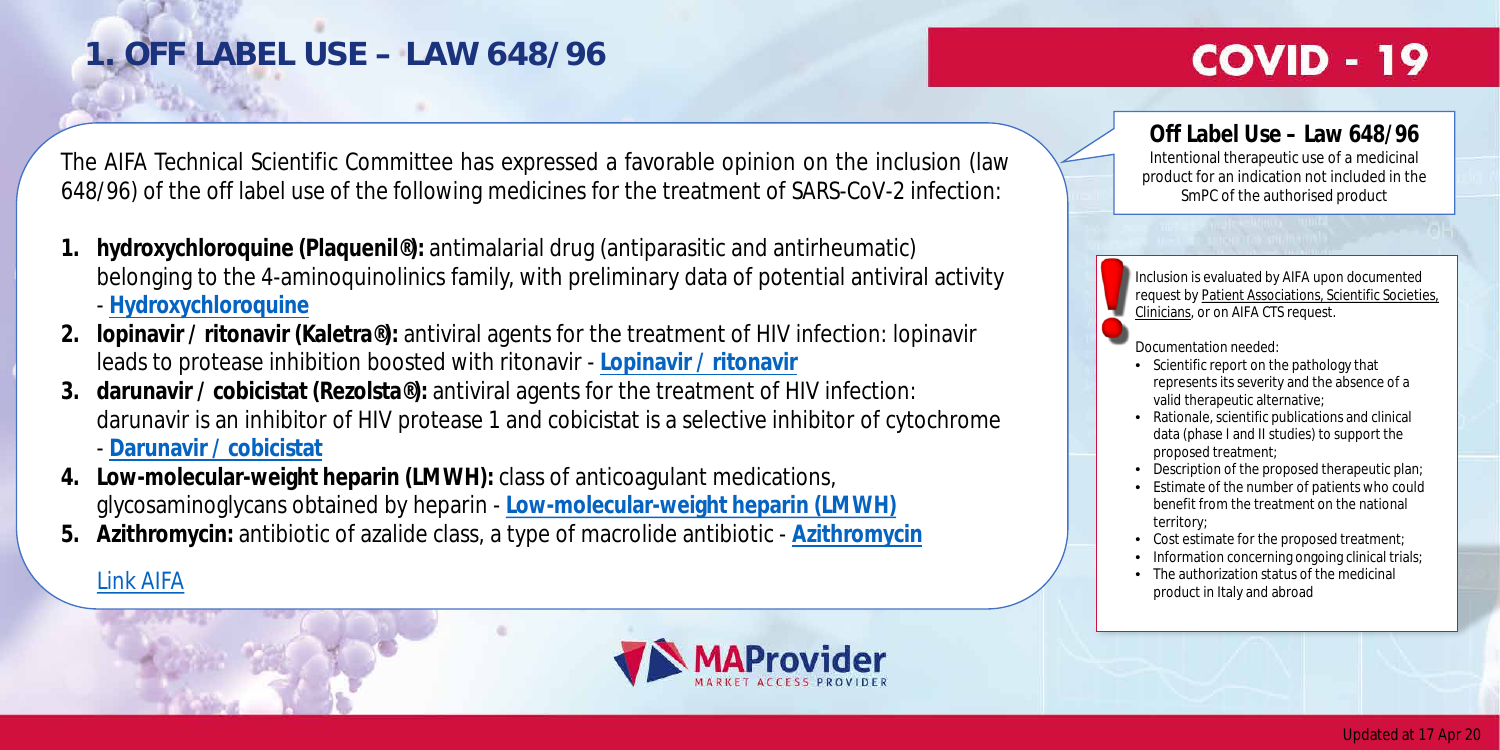All the approved treatments will be published on the institutional website of AIFA (section "Emergency COVID-19"), and the current approved therapy under compassionate use is:

- **Ruxolitinib:** antineoplastic agent, selective inhibitor of Janus Associated Kinases (JAK1 and JAK2). Indication: for patients diagnosed with COVID19 and severe/very severe lung disease - **[Ruxolitinib](https://www.aifa.gov.it/-/covid-19-aggiornamento-programmi-di-uso-terapeutico-compassionevoli)**
- **Canakinumab:** human monoclonal antibody anti-interleukin-1 beta. Indication: treatment of cytokine release syndrome (CRS) in patients with COVID-19-induced pneumonia - **[Canakinumab](https://www.aifa.gov.it/web/guest/-/covid-19-aifa-autorizza-programma-di-uso-compassionevole-con-canakinumab)**
- **Remdesivir:** antiviral agent, nucleotide analogue, treatment for Ebola virus disease and Marburg virus infections. Indication: treatment of SARS-CoV2 (CoV) Infection - **[Remdesivir](https://www.aifa.gov.it/web/guest/-/covid-19-aifa-autorizza-programma-di-uso-compassionevole-con-remdesivir)**

Inclusion is evaluated by AIFA and by the Single Ethic Committee upon documented request by Clinicians.

- Committee of INMI Spallanzani (cover letter)
	-
- OsSC Application Form (Appendix 5
- 
- Documentation needed: • Letter of transmission to AIFA and National Ethics
- EudraCT number
- 
- Possible delegation of the Promoter to the CRO • Study protocol
- Synopsis of the study
- Patient information documentation and informed consent form
- 
- 
- 
- or Summary of theProduct Characteristics (SmPC) • GMP production/import
- Experimental medicinal product label



# **COVID - 19**

- CV and declaration of conflict of interest of the Principal Investigator
- Investigator Brochure (IB) if available
- Investigational Medicinal Product Dossier (IMPD)

As indicated, the request to start compassionate use programs for the treatment of COVID-19 must be sent in advance to the Single National Ethics Committee identified by the law (INMI L. Spallanzani) and to AIFA. The opinion of the Single National Ethics Committee is expressed with an emergency procedure and it is immediately applicable for all the centers and all the patients treated, while the **nominal therapeutic uses** remain under responsibility of the local ethics committees. [Link AIFA](https://www.aifa.gov.it/programmi-di-uso-compassionevole-covid-19)

### **Compassionate use (D.M.07/09/17)**

treatment option that allows the use of an unauthorized medicine. Under strict conditions, products in development can be made available to groups of patients who have a disease with no satisfactory authorised therapies and who cannot enter clinical trials.

# **2. COMPASSIONATE USE (D.M.07/09/17)**

### Updated at 17 Apr 20